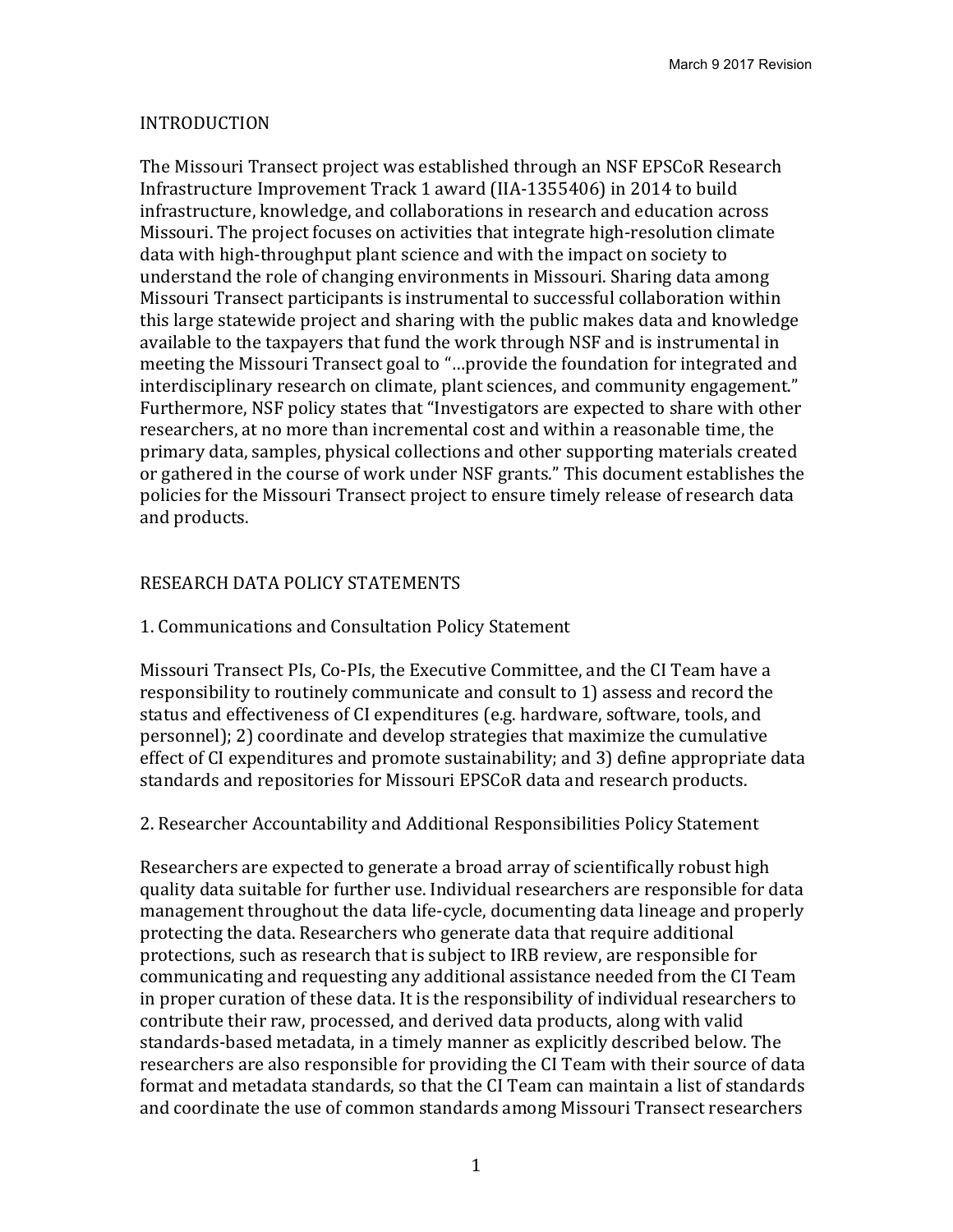when possible. The team leads are responsible for monitoring and following up with individual researchers who need to provide data and data standards. The Missouri EPSCoR Director has the responsibility for enforcement. Any barriers will be clarified and documented by the team lead and approved or denied by the EPSCoR Director. If the EPSCoR Director is unable to resolve the issue, the EPSCoR Director will communicate the problem to the appropriate Vice President of Research at the institution where the researcher resides.

3. Timeliness of Data and Research Products Contribution Policy Statement

Research data and research products created by Missouri Transect participants, and other supporting materials, should be shared within a reasonable time and in accordance with data sharing policies from the National Science Foundation (NSF) (the National Science Foundation Award & Administration Guide (AAG) Chapter VI.D.48). Research data and research products created by Missouri Transect participants will be shared with two audiences: 1) other Missouri Transect participants and 2) the general public.

Timing and Mechanism of Data Release: During the course of the Missouri Transect project, all data, with the exception of human subject data (see below), will be shared via the Missouri Transect server or another server approved by the CI Team. Raw data and processed data, along with metadata and brief data descriptions, will be immediately available to Missouri Transect participants. Samples of raw and processed data, metadata and data descriptions in layman's terms will be immediately available to the public. Complete raw and processed datasets that are not immediately freely available to the public will be provided upon request at any time via an online request form that will require requestors to enter their name, affiliation, description of how they intend to use the data, and to agree not to publish the data without consent. All data will be freely available to the public once it is published or upon project termination, whichever comes first.

Human Subject Data: All such data (e.g. surveys) will be collected and managed only by personnel with adequate human subject protection certification. Only derived data will be shared as described above.

4. Intellectual Property, Ownership, Re-use and Redistribution Policies Our default policy is that data will be available for re-use and re-distribution under the appropriate Creative Commons License (http://creativecommons.org/licenses/), to enable maximum dissemination and

use. Commercial re-use of project data, algorithms, and software may be subject to intellectual property policies at the respective partner institutions, at the discretion of each institution.

Our default policy for newly developed algorithms and software will be to release as free open-source software, so as to maximize the dissemination and impact of the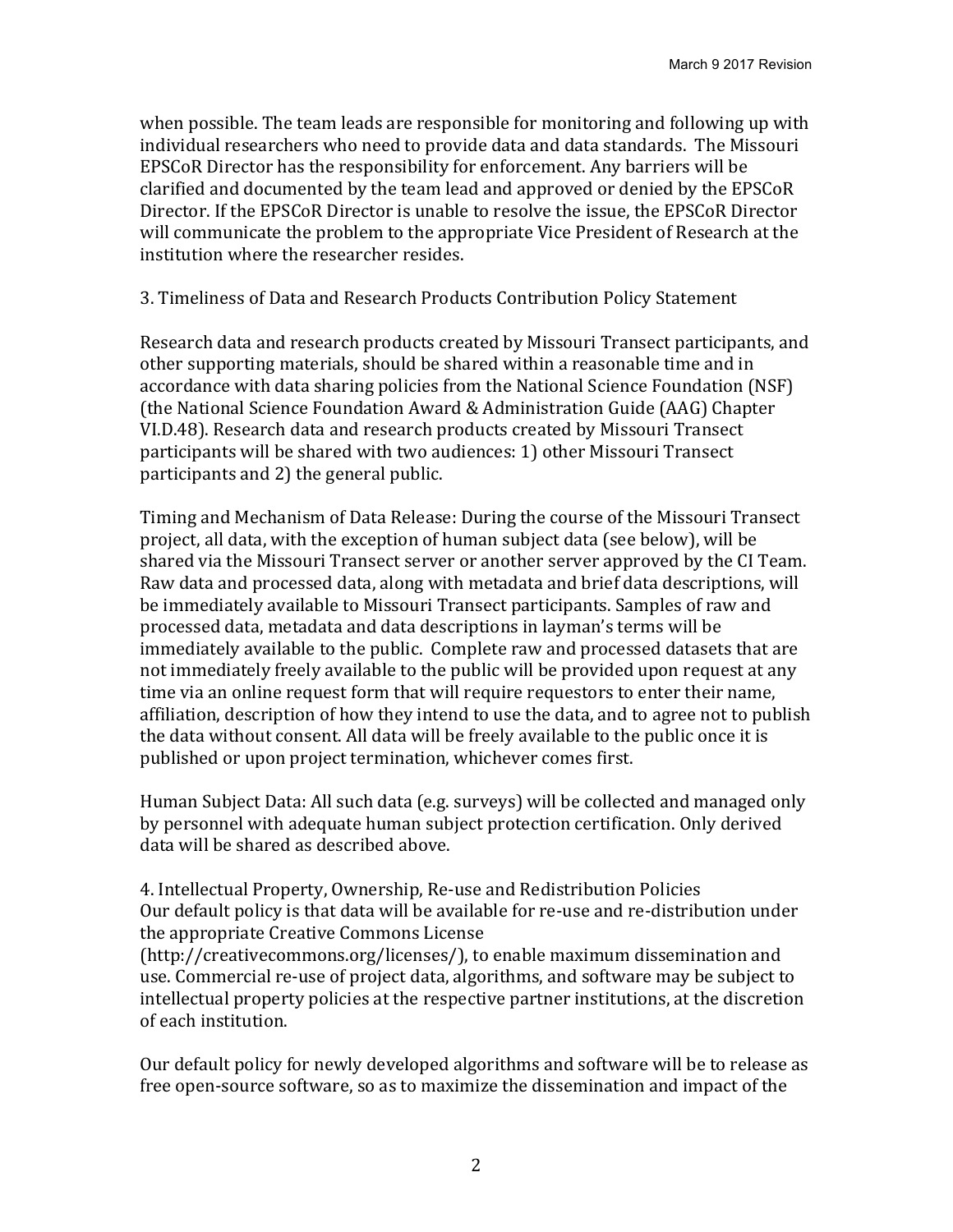tools. Code and software will be made available in repositories, such as GitHub (https://github.com) and Sourceforge (http://sourceforge.net).

## 5. Research Data Citation Policy Statement

After data have been deposited and cataloged in a repository, users of the data should appropriately acknowledge the National Science Foundation, Missouri EPSCoR and the individual investigators responsible for the data set. Any use of data provided by the Missouri EPSCoR must acknowledge Missouri EPSCoR and the funding source(s) that contributed to the collection of the data. Any restrictions on the usage of the data shall be clearly stated and obvious to the potential data user. All derived data products built from external data sources will cite the external data sources and collectors in the metadata for the new derived product.

### 6. Data Formats and Metadata Requirements

The format of deposited data, raw, processed and derived, should conform to open, non-proprietary and documented standards, where applicable. When data and data products cannot be converted to such formats after a reasonable effort, researchers will provide sufficient documentation about the data format and software needed to access the data. For example, Excel spreadsheets should be converted to comma separate files that are not bound to proprietary software and are compatible with many data analysis routines.

All research data and research data products must be documented and cataloged with appropriate, complete metadata. Shared data without adequate, corresponding metadata has limited intrinsic value and is incomplete. The Missouri Transect Data Management Plan will maintain a list of Missouri Transect approved metadata standards, based on information provided by researchers with data domain expertise. The CI Team must approve the use of alternative metadata standards. Upon request, the CI Team will provide necessary documentation, coordination, and training for effective use of these metadata standards.

# 7. Data Management as a Training Component

Students and Postdocs engaged in the Missouri Transect project will be required to design an individual data management plan. Their PIs and the CI Team will advise students in the development of effective, project specific data management plans. This requirement will contribute to the professional development of both the students and their faculty mentors.

# 8. Researcher Expectation of Infrastructure Policy Statement

Researchers have a right to expect 1) clear procedures for data cataloging and depositing their data; 2) unrestricted access to edit and modify their data or records about their data (i.e., metadata); 3) the availability of tools for cataloging and